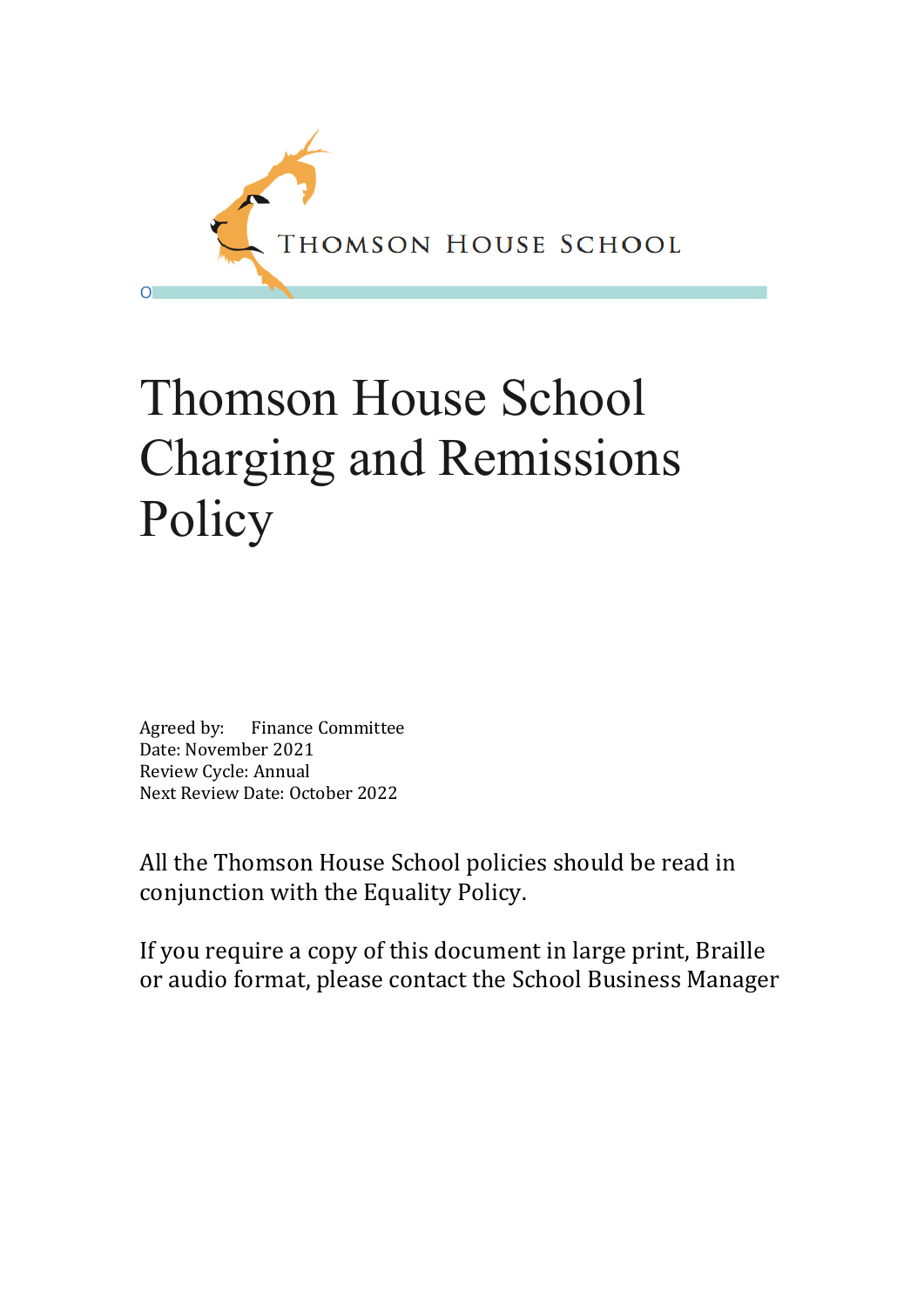# **Charging and Remissions**

## **Introduction**

This policy relates to the additional items charged for by the school. The school does not charge for any items associated with the delivery of the core curriculum.

If any parent is unable to afford the charges outlined in this policy, then we would encourage them to speak to the Headteacher or School Business Manager as some financial assistance may be able to be arranged.

## **Books**

All books and papers will be provided free of charge, except in the following circumstances:

- School book fairs, where a charge will be made for books purchased by individuals;
- Library books and reading books which are lost or damaged due to pupils' behaviour or neglect.
- Workbooks to support either home learning or SATS revision e.g. CGP workbooks

## **Materials and Ingredients**

Some subjects, such as cooking or Art require a great deal of consumables. Parents may be asked for a voluntary contribution for such materials required for practical subjects. A letter or email will be sent home in advance, informing parents of any voluntary charges to be levied.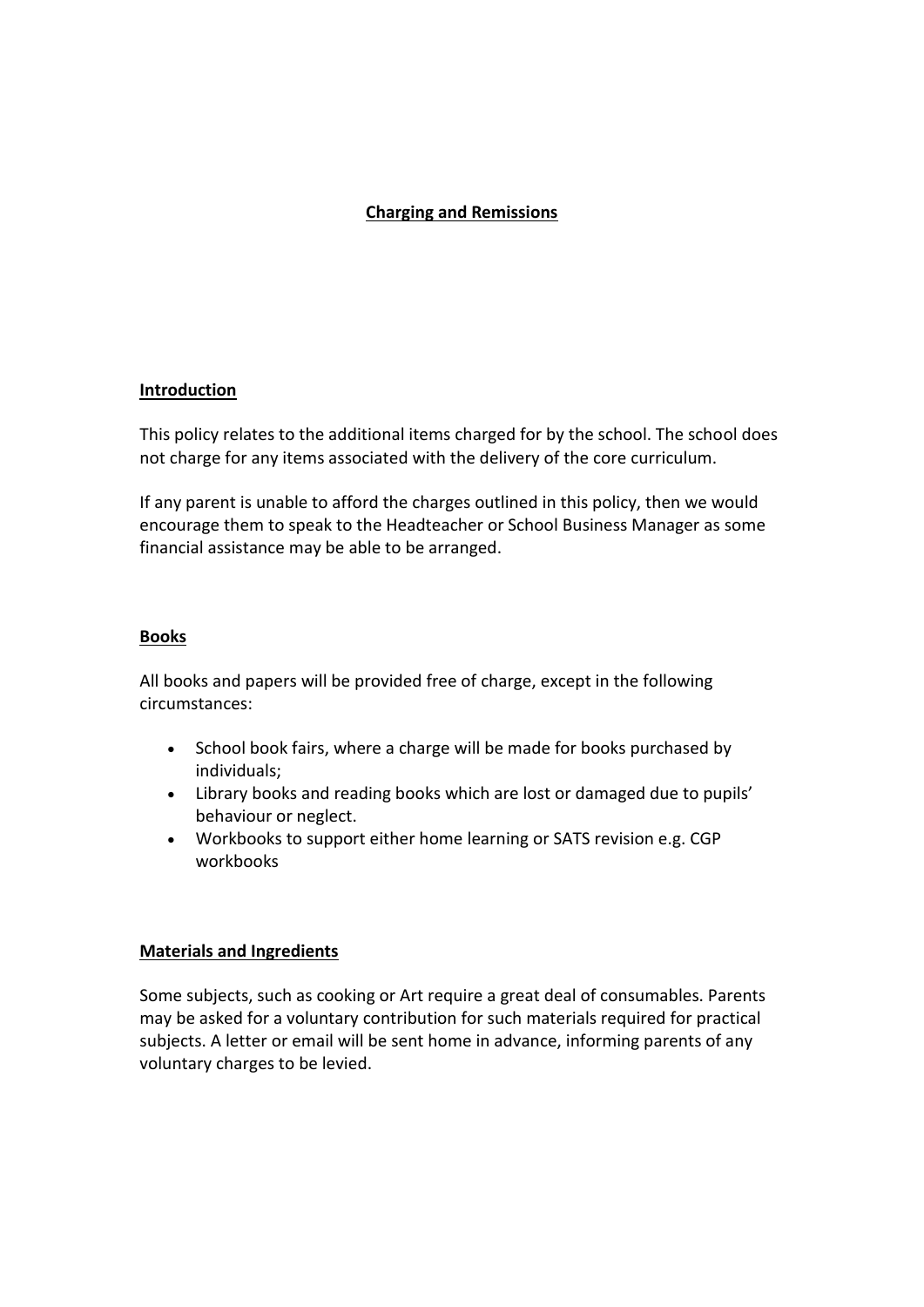## **School lunches**

School lunches are compulsory at Thomson House School for all children, unless there is a significant dietary reason not to. Currently the universal free school meal grant funds the cost of lunches for children in Reception to Year 2. From Year 3 to Year 6, parents will be charged on ParentPay for lunches at a cost of £2.60 per day. Parents are asked to keep their account in credit on ParentPay by regularly topping up their account.

## **Swimming**

As part of the broad THS curriculum we offer swimming lessons to Years 3 to 6 for one term per academic year. This is paid for by the Enrichment Fund, but parents are asked to fund the transport costs.

## **School Sports Kits**

The School provides a sports kits to all children who compete in fixtures with other schools. This is for use during the fixture and must be washed and promptly returned to the school. Parents will be charged if items are not returned, or are damaged.

## **Fruit and Milk**

Children in Reception and Key Stage 1 (Y1 & Y2) are given fruit by the Government Free Fruit scheme. Children under 5 are given free milk. Children over 5 are able to purchase milk from Cool Milk that is distributed during the school day. Milk is also provided free of charge to children who are in receipt of free school meals benefit.

## **Educational Visits**

School Trips - These are invaluable to children's education. Legally we are unable to demand payment for trips. Voluntary contributions will be asked from parents who wish their child to participate in a trip if it incurs costs such as transport, entry fees, additional insurance costs etc. The school will try to ensure that costs are 'reasonable'. Received Visits (e.g. drama companies/artists in residence etc.) - We may ask for a voluntary contribution to cover the cost of charges for some such visits.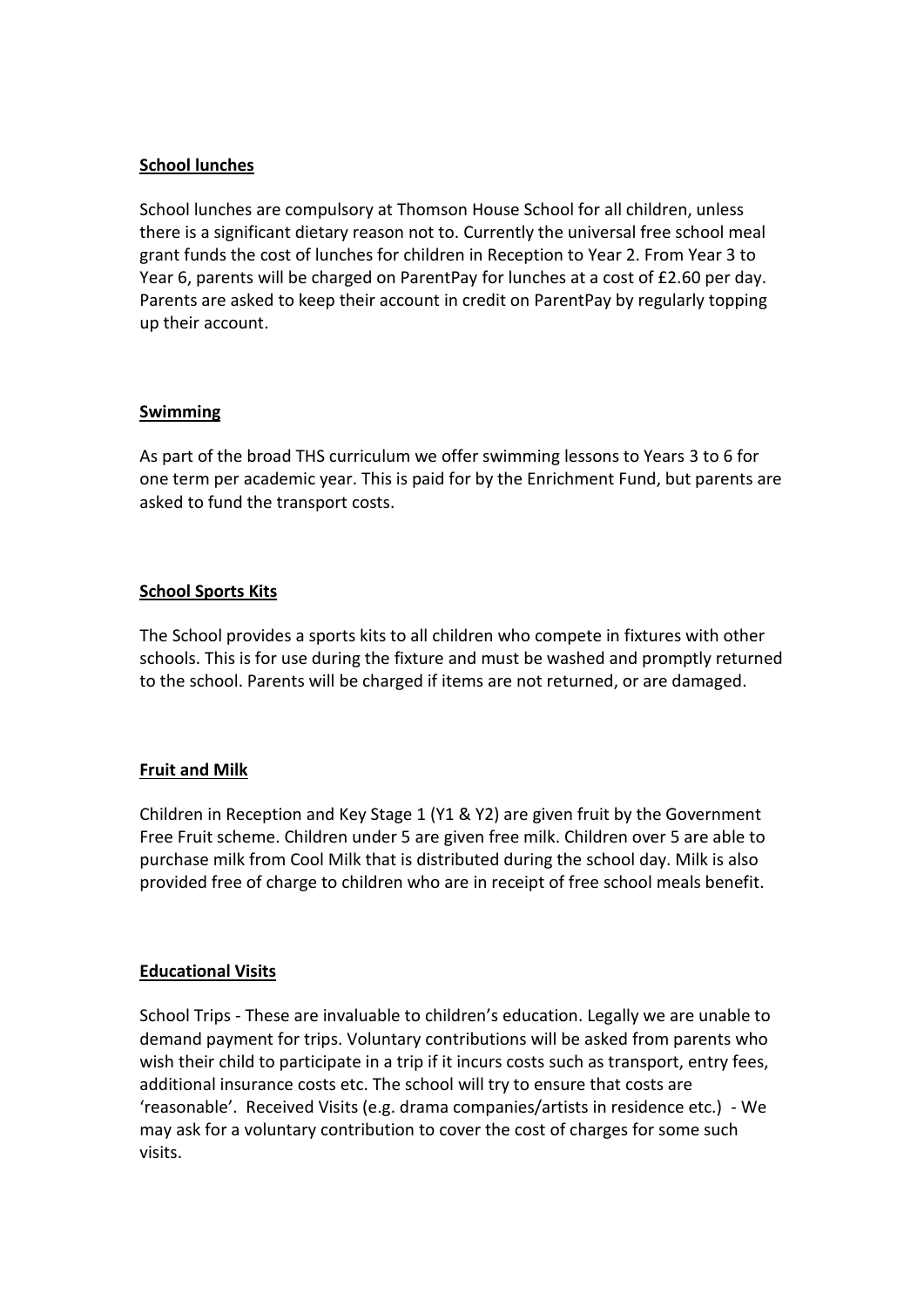## **Breakfast Club, After School Club and Holiday Club**

Breakfast club, After School Club and Holiday Club are run by Platform Sports. Parents wishing to use this facility should contact Platform Sports and pay them directly.

# **Extra-Curricular Clubs**

Voluntary activities run outside of lesson time will be subject to charges.

The school will publish the cost of clubs at the start of each term. Anyone who signs up for the club will be liable for the whole term's fees. One free place is available for children whose parents are on income support or who are considered by the Headteacher unable to pay. Any child who receives free school meals or pupil premium will receive one free club place per term to the value of £55.00.

No refund will be given if the child is unable to attend due to being ill or on a school journey or visit. This is because the club provider will still be required to run the club for children in other years. Payment is required at the time of booking the club via ParentPay.

# **Breakages and Damages**

If, as a result of a pupil's inappropriate behaviour, items of school property are broken, damaged or lost, parents will be asked to pay towards the replacement of the items. Malicious damage by one child towards another child's property will also be charged for.

## **Enrichment Fund**

Governors run an appeal to raise money for the provision of additional resources to enhance the core curriculum that is supported by the school budget. This is a voluntary payment and parents who would like to donate to this fund are given bank account details for them to set up a standing order. Governors have requested that parents consider donating £20 per child per month in order to allow the school to continue offer a broad curriculum and exciting learning opportunities.

## **Peripatetic Music Lessons**

Peripatetic music lessons are chargeable to parents. Parents are required to make the payment directly to the music teacher and the school will not be involved.